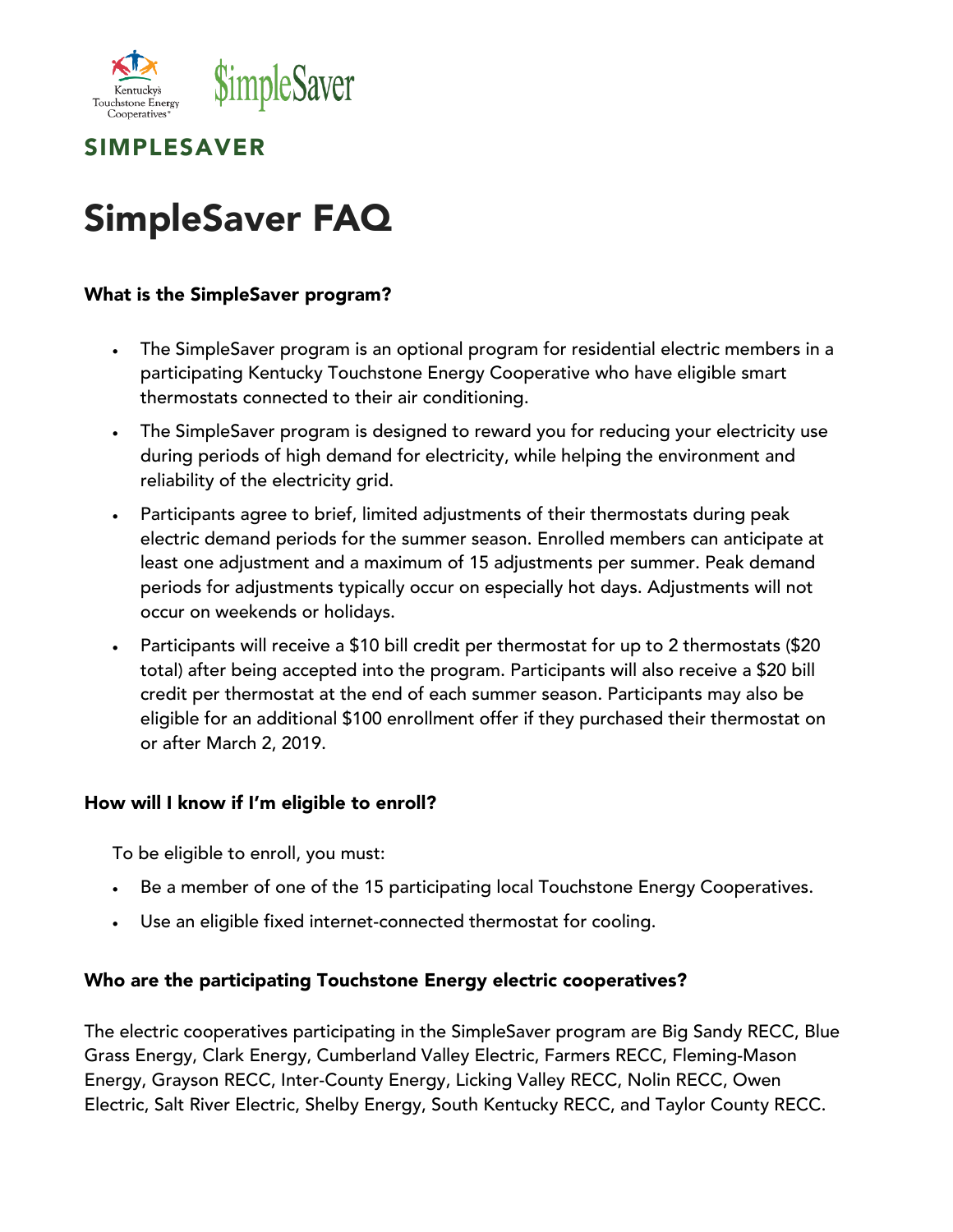## What is my enrollment incentive?

Participants will receive a one-time \$10 per thermostat for up to 2 thermostats (\$20 total) after being accepted into the program. Participants may also be eligible for an additional \$100 enrollment offer if they purchased their thermostat on or after March 2, 2019.

# When will I receive the \$10 enrollment incentive for enrolling in the SimpleSaver program?

You will receive a \$10 enrollment bill credit per thermostat for up to two thermostats (\$20 total) within 60 days following your enrollment and acceptance into the SimpleSaver program. If eligible, you will also receive a \$100 additional enrollment bill credit per thermostat within 60 days following your enrollment and acceptance into the SimpleSaver program.

## How do I receive the \$20 annual participation incentive?

You will receive a \$20 bill credit at the end of each summer season (May through September) for staying enrolled in the program, on or near your October electric bill.

| Provider         | <b>Approved Thermostats</b>                                               |
|------------------|---------------------------------------------------------------------------|
| Alarm.com        | Radio Thermostat CT30, CT80, CT100; Trane ComfortLink Control; RCS Z-Wave |
|                  | Communicating Thermostat; GoControl Z-wave Thermostat; Alarm.com Smart    |
|                  | Thermostat                                                                |
| ecobee           | ecobee3, ecobee3 Lite, ecobee4, ecobee Smart Si, ecobee Smart, ecobee     |
|                  | SmartThermostat with voice control                                        |
| Emerson          | Sensi™ Wi-Fi Programmable Thermostat, Sensi Touch Wi-Fi Thermostat        |
| Honeywell Home   | Wi-Fi Smart Color Thermostat, Wi-Fi 7-Day Programmable Thermostat, Wi-Fi  |
|                  | 9000 7-Day Programmable Thermostat, 9000 Smart Thermostat, 7-Day          |
|                  | Programmable Smart Thermostat, VisionPro 8000 Smart Thermostat, Round     |
|                  | Smart Thermostat, T5+ Smart Thermostat, T6 Pro Smart Thermostat, T9 Smart |
|                  | Thermostat, T10 Smart Thermostat                                          |
| <b>Lux</b>       | LUX/GEO, LUX KONO                                                         |
| <b>Nest</b>      | Nest Learning Thermostat, Nest Thermostat E                               |
| Radio Thermostat | Filtrete 3M-50, CT30, CT50, CT80                                          |
| Company of       |                                                                           |
| America          |                                                                           |
| Vivint           | Radio Thermostat CT100 with Vivint Go!Control Panel                       |

## Which thermostats qualify for the program?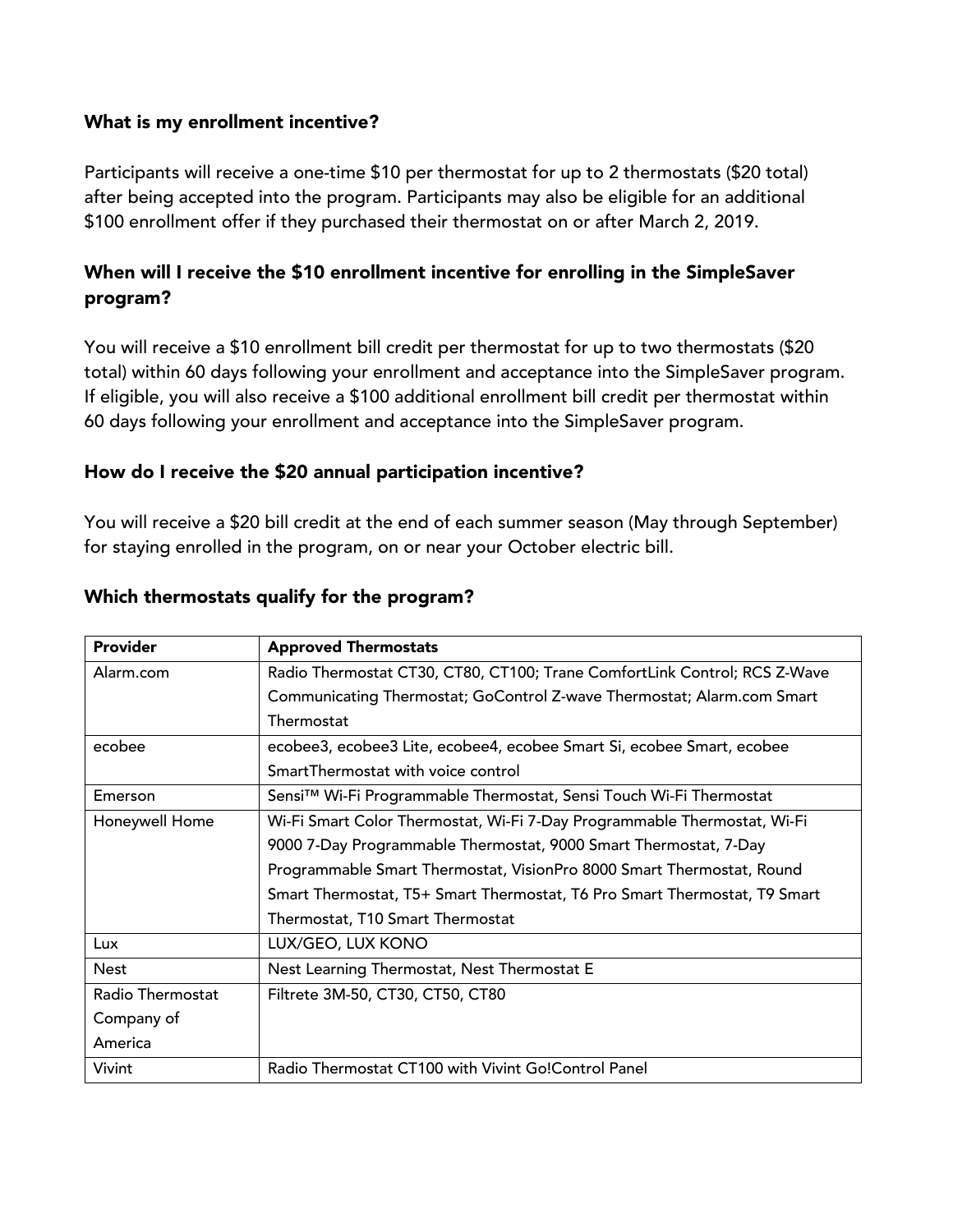# Where can I find the Terms and Conditions for this program?

You can find the program terms and conditions for all thermostat providers at www.enrollmythermostat.com/faqs/simplesaver-faq.

## How do I sign up for the SimpleSaver program?

- Visit www.enrollmythermostat.com/simplesaver.
- Confirm your eligibility for the SimpleSaver program by answering these three questions:
	- 1. Are you a member of one of the 15 participating Touchstone Energy Cooperatives?
	- 2. Do you use an eligible, fixed internet-connected thermostat to control your central air conditioning?
	- 3. Will you allow short, low-impact thermostat adjustments on high energy usage days?
- If you answer yes to these three questions, please choose whether you have a thermostat to enroll in the SimpleSaver program.
	- 1. If you have an existing thermostat, please select your thermostat among the eligible models.
	- 2. Click the Enroll Now button to go to your thermostat's enrollment site, where you will follow a series of simple steps to enroll.
- Once your eligibility is confirmed by your cooperative, you will be enrolled in the program. You will receive notification on your eligibility status in your account registered email.

## How will I know that a temperature adjustment is in progress?

Depending on your thermostat provider, notifications may appear on the thermostat or in your web or mobile application.

## How will my thermostat be adjusted?

- At the start of an adjustment event, your thermostat will be automatically adjusted up to four degrees above the current temperature.
- The adjustment will last no more than four hours on non-holiday weekdays and will typically occur between 1 p.m. and 7 p.m.
- Once the temperature adjustment is over, your thermostat will return to its normal set point and/or schedule.